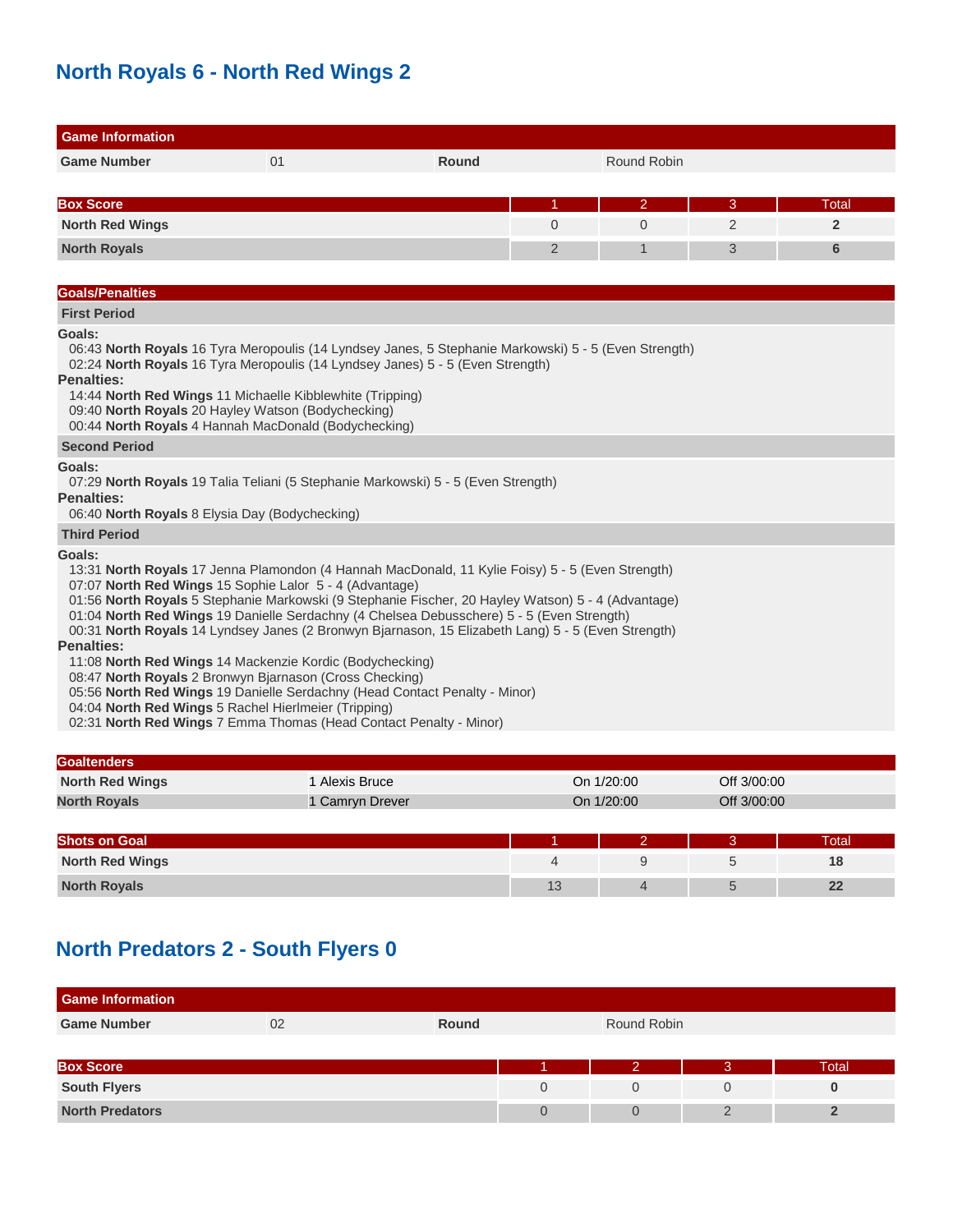## **Goals/Penalties**

### **First Period**

**Goals:**

#### None

### **Penalties:**

 07:11 **North Predators** 19 Brandy Steinman (Roughing) 04:41 **North Predators** 15 McKenzie Hewett (Roughing)

## **Second Period**

**Goals:**

#### None

**Penalties:**

 04:56 **North Predators** 16 Payton Laumbach (Hooking) 02:44 **North Predators** 19 Brandy Steinman (Cross Checking)

### **Third Period**

## **Goals:**

17:55 **North Predators** 2 Taylor Anker (18 Cameron Niziol) 5 - 5 (Even Strength)

05:06 **North Predators** 18 Cameron Niziol (11 Jayme Doyle, 15 McKenzie Hewett) 5 - 5 (Even Strength)

**Penalties:**

00:32 **South Flyers** 19 Jordan Mortlock (Cross Checking)

## **Goaltenders**

| .                      |                    |            |             |
|------------------------|--------------------|------------|-------------|
| <b>South Flyers</b>    | 30 Kaitlyn Ross    | On 1/20:00 | Off 3/00:00 |
| <b>North Predators</b> | <b>Bella McKee</b> | On 1/20:00 | Off 3/00:00 |

| <b>Shots on Goal</b>   |    | <b>Total</b> |
|------------------------|----|--------------|
| <b>South Flyers</b>    |    | . .          |
| <b>North Predators</b> | 10 | 20           |

## **South Coyotes 2 - South Lightning 2**

| <b>Game Information</b>                                                                                                                                                                                                                                                                                                                                                                                                                         |    |                                                                                                                                                                                   |                |                |             |                |
|-------------------------------------------------------------------------------------------------------------------------------------------------------------------------------------------------------------------------------------------------------------------------------------------------------------------------------------------------------------------------------------------------------------------------------------------------|----|-----------------------------------------------------------------------------------------------------------------------------------------------------------------------------------|----------------|----------------|-------------|----------------|
| <b>Game Number</b>                                                                                                                                                                                                                                                                                                                                                                                                                              | 03 | Round                                                                                                                                                                             |                | Round Robin    |             |                |
|                                                                                                                                                                                                                                                                                                                                                                                                                                                 |    |                                                                                                                                                                                   |                |                |             |                |
| <b>Box Score</b>                                                                                                                                                                                                                                                                                                                                                                                                                                |    |                                                                                                                                                                                   |                | $\overline{2}$ | 3           | Total          |
| <b>South Lightning</b>                                                                                                                                                                                                                                                                                                                                                                                                                          |    |                                                                                                                                                                                   | 2              | $\Omega$       | $\Omega$    | $\overline{2}$ |
| <b>South Coyotes</b>                                                                                                                                                                                                                                                                                                                                                                                                                            |    |                                                                                                                                                                                   | $\overline{0}$ | $\mathbf 1$    | $\mathbf 1$ | $\overline{2}$ |
|                                                                                                                                                                                                                                                                                                                                                                                                                                                 |    |                                                                                                                                                                                   |                |                |             |                |
| <b>Goals/Penalties</b>                                                                                                                                                                                                                                                                                                                                                                                                                          |    |                                                                                                                                                                                   |                |                |             |                |
| <b>First Period</b>                                                                                                                                                                                                                                                                                                                                                                                                                             |    |                                                                                                                                                                                   |                |                |             |                |
| <b>Penalties:</b><br>10:51 South Coyotes 2 Teghan Inglis (Bodychecking)<br>08:22 South Lightning 10 Mary Hirsch (Too Many Men)                                                                                                                                                                                                                                                                                                                  |    | 10:09 South Lightning 6 Kendi Lundell (19 Alayna Wagstaff, 17 Sage Sansregret) 5 - 4 (Advantage)<br>09:15 South Lightning 10 Mary Hirsch (18 Reath Trainor) 5 - 5 (Even Strength) |                |                |             |                |
| <b>Second Period</b>                                                                                                                                                                                                                                                                                                                                                                                                                            |    |                                                                                                                                                                                   |                |                |             |                |
| Goals:<br>03:59 South Coyotes 5 Brooklyn Palmer 4 - 4 (Even Strength)<br><b>Penalties:</b><br>18:08 South Lightning 3 Emma Borbandy (Tripping)<br>11:38 South Coyotes 16 Chloé Puddifant (Tripping)<br>11:05 South Lightning 19 Alayna Wagstaff (Roughing)<br>06:04 South Lightning 7 Amelia Martin (Interference)<br>05:29 South Coyotes 20 Megan Wilson (Slashing)<br>04:34 South Lightning 3 Emma Borbandy (Tripping)<br><b>Third Period</b> |    |                                                                                                                                                                                   |                |                |             |                |
| Goals:                                                                                                                                                                                                                                                                                                                                                                                                                                          |    |                                                                                                                                                                                   |                |                |             |                |

17:14 **South Coyotes** 17 Kaya Sanders 5 - 5 (Even Strength)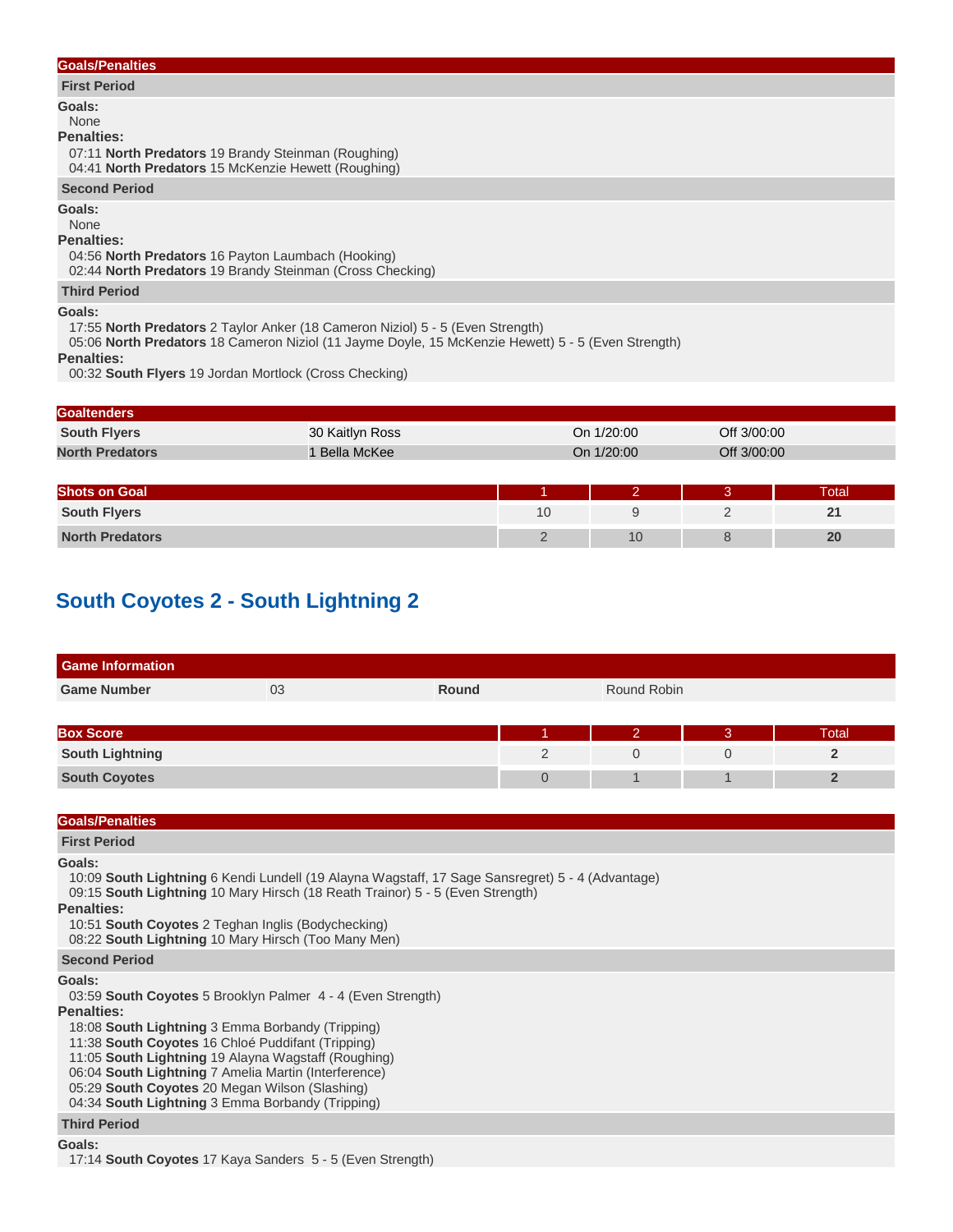**Penalties:**

15:34 **South Lightning** 4 Meg Dyer (Tripping)

10:44 **South Lightning** 12 Laura Jardin (Bodychecking)

05:59 **South Coyotes** 2 Teghan Inglis (Interference)

| <b>Goaltenders</b>     |                  |    |            |             |       |
|------------------------|------------------|----|------------|-------------|-------|
| <b>South Lightning</b> | 1 Cassidy Brown  |    | On 1/20:00 | Off 3/00:00 |       |
| <b>South Coyotes</b>   | 30 Meghan Swartz |    | On 1/20:00 | Off 3/00:00 |       |
|                        |                  |    |            |             |       |
| <b>Shots on Goal</b>   |                  |    |            | Β.          | Total |
| <b>South Lightning</b> |                  | 12 |            |             | 17    |
| <b>South Coyotes</b>   |                  | 5  | 9          | 8           | 22    |

## **North Predators 3 - North Red Wings 1**

| <b>Game Information</b> |    |       |   |             |          |       |
|-------------------------|----|-------|---|-------------|----------|-------|
| <b>Game Number</b>      | 04 | Round |   | Round Robin |          |       |
|                         |    |       |   |             |          |       |
| <b>Box Score</b>        |    |       |   | 2           | 3        | Total |
| <b>North Red Wings</b>  |    |       | 0 |             |          |       |
| <b>North Predators</b>  |    |       |   |             | $\Omega$ |       |

### **Goals/Penalties**

**First Period**

**Goals:**

11:35 **North Predators** 8 Megan Arthur (3 Grace Borle) 5 - 5 (Even Strength)

**Penalties:**

08:19 **North Predators** 3 Grace Borle (Bodychecking)

04:02 **North Red Wings** 18 Makenna Schuttler (Bodychecking)

### **Second Period**

**Goals:**

19:25 **North Predators** 15 McKenzie Hewett 5 - 5 (Even Strength)

10:25 **North Predators** 6 Clarissa Lewis (8 Megan Arthur, 10 Payton Cherniwchan) 5 - 5 (Even Strength)

## **Penalties:**

None

**Third Period**

### **Goals:**

 19:16 **North Red Wings** 19 Danielle Serdachny (18 Makenna Schuttler) 5 - 5 (Even Strength) **Penalties:**

#### None

| <b>Goaltenders</b>     |                    |            |             |  |  |  |  |
|------------------------|--------------------|------------|-------------|--|--|--|--|
| <b>North Red Wings</b> | 30 Natasha Borrett | On 1/20:00 | Off 3/00:00 |  |  |  |  |
| <b>North Predators</b> | 30 Madison McLaren | On 1/20:00 | Off 3/00:00 |  |  |  |  |

| <b>Shots on Goal</b>   |    |         | <b>Total</b> |
|------------------------|----|---------|--------------|
| <b>North Red Wings</b> |    |         | 30           |
| <b>North Predators</b> | 13 | л.<br>╹ | 33           |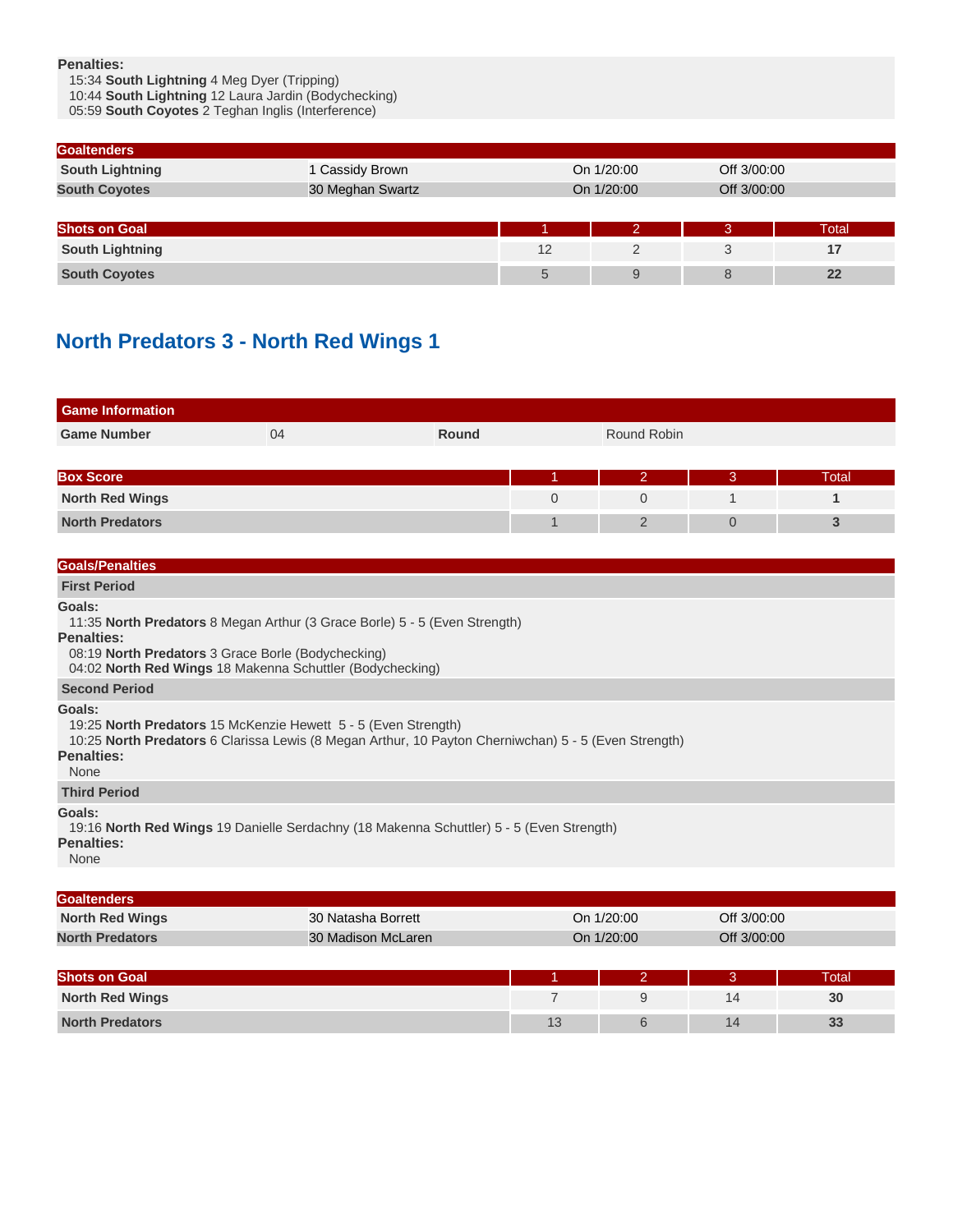## **South Coyotes 3 - North Royals 2**

| <b>Game Information</b> |    |       |   |             |   |       |
|-------------------------|----|-------|---|-------------|---|-------|
| <b>Game Number</b>      | 05 | Round |   | Round Robin |   |       |
|                         |    |       |   |             |   |       |
| <b>Box Score</b>        |    |       |   | ာ           | 3 | Total |
| <b>North Royals</b>     |    |       |   |             |   |       |
| <b>South Coyotes</b>    |    |       | 0 | 2           |   |       |
|                         |    |       |   |             |   |       |

## **Goals/Penalties**

## **First Period**

## **Goals:**

02:45 **North Royals** 4 Hannah MacDonald (15 Elizabeth Lang, 16 Tyra Meropoulis) 5 - 5 (Even Strength)

#### **Penalties:**

13:48 **North Royals** 4 Hannah MacDonald (Tripping)

## **Second Period**

## **Goals:**

 12:55 **South Coyotes** 19 Rachel Weiss (16 Chloé Puddifant) 4 - 5 (Disadvantage) 11:27 **South Coyotes** 11 Nicole Fry (9 Megan Campbell) 5 - 4 (Advantage) **Penalties:** 13:52 **South Coyotes** 12 Darcee Hall (Tripping) 12:04 **North Royals** 18 Jillian Schmit (Slashing) **Third Period Goals:** 16:18 **South Coyotes** 11 Nicole Fry 5 - 5 (Even Strength) 00:37 **North Royals** 9 Stephanie Fischer (19 Talia Teliani) 5 - 5 (Even Strength)

## **Penalties:**

06:21 **North Royals** 4 Hannah MacDonald (Bodychecking)

02:53 **South Coyotes** 5 Brooklyn Palmer (Bodychecking)

| <b>Goaltenders</b>   |                    |            |             |  |  |  |  |
|----------------------|--------------------|------------|-------------|--|--|--|--|
| <b>North Royals</b>  | 30 Paige Jassman   | On 1/20:00 | Off 3/02:53 |  |  |  |  |
| <b>South Coyotes</b> | <b>Erin Fargey</b> | On 1/20:00 | Off 3/00:00 |  |  |  |  |

| <b>Shots on Goal</b> |    |     |    | `otal |
|----------------------|----|-----|----|-------|
| <b>North Royals</b>  | 18 |     | 16 | 46    |
| <b>South Coyotes</b> |    | . . |    | ъı    |

## **South Lightning 2 - South Flyers 2**

| <b>Game Information</b> |    |              |  |                |  |       |  |  |
|-------------------------|----|--------------|--|----------------|--|-------|--|--|
| <b>Game Number</b>      | 06 | <b>Round</b> |  | Round Robin    |  |       |  |  |
|                         |    |              |  |                |  |       |  |  |
| <b>Box Score</b>        |    |              |  | $\overline{2}$ |  | Total |  |  |
| <b>South Flyers</b>     |    |              |  |                |  |       |  |  |
| <b>South Lightning</b>  |    |              |  |                |  |       |  |  |

| <b>Goals/Penalties</b>               |  |  |  |
|--------------------------------------|--|--|--|
| <b>First Period</b>                  |  |  |  |
| Goals:<br>None<br>Penalties:<br>None |  |  |  |
| <b>Second Period</b>                 |  |  |  |
| Goale:                               |  |  |  |

**Goals:**

16:58 **South Flyers** 14 Courtney Kollman 5 - 5 (Even Strength)

11:58 **South Flyers** 16 Mackenzie Lausberg (15 Kara Kondrat) 5 - 4 (Advantage)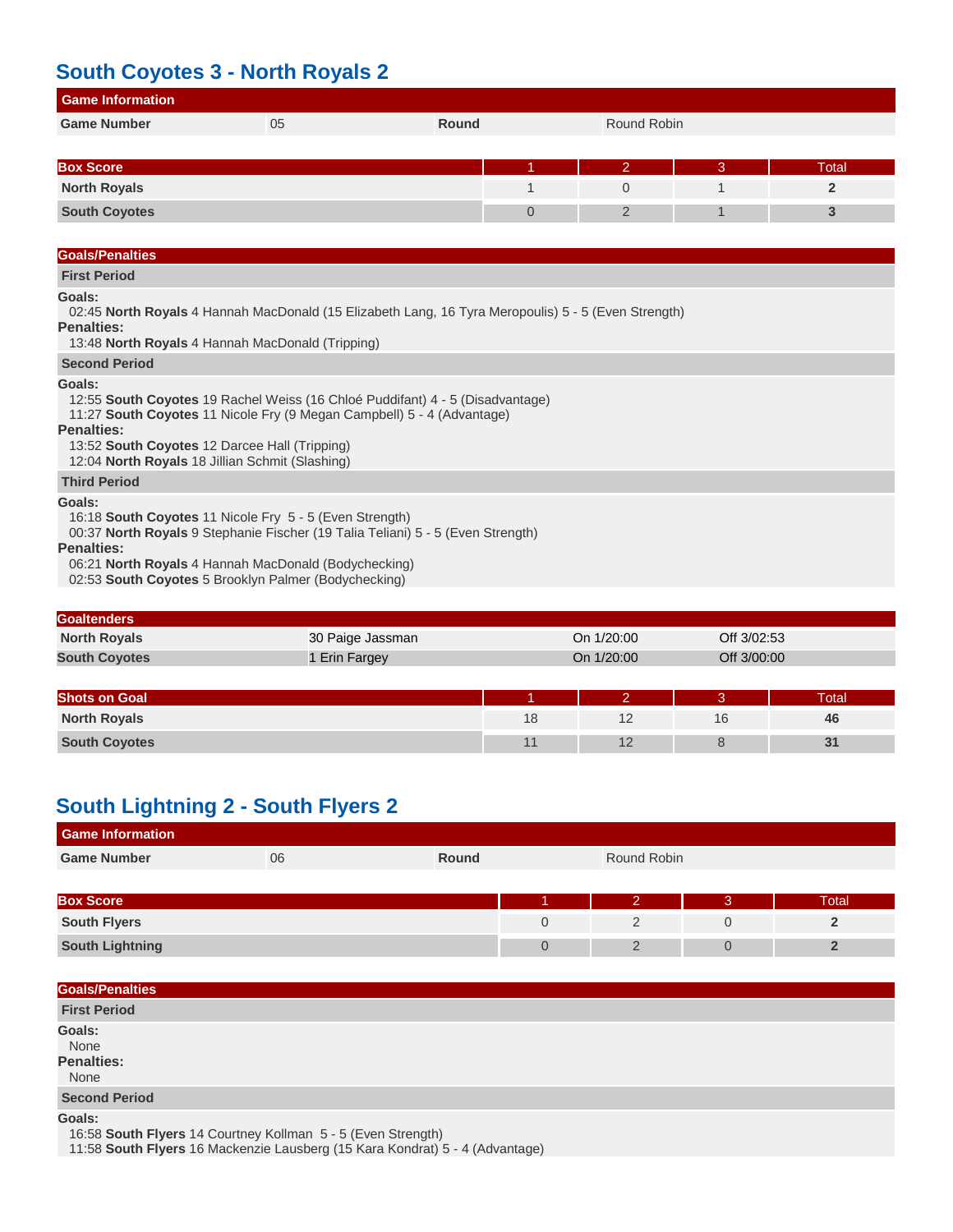## **Third Period**

**Goals:**

None

**Penalties:**

11:30 **South Flyers** 19 Jordan Mortlock (Interference)

| <b>Goaltenders</b>     |                     |   |            |             |             |
|------------------------|---------------------|---|------------|-------------|-------------|
| <b>South Flyers</b>    | 1 Sydney Paquette   |   | On 1/20:00 |             | Off 3/00:00 |
| <b>South Lightning</b> | 30 Caroline Gosling |   | On 1/20:00 | Off 3/00:00 |             |
|                        |                     |   |            |             |             |
| <b>Shots on Goal</b>   |                     |   |            | З.          | Total       |
| <b>South Flyers</b>    |                     | 4 |            | 15          | 26          |
| <b>South Lightning</b> |                     |   | 4          | 3           | 14          |

## **North Royals 0 - North Predators 0**

| <b>Game Information</b> |    |       |  |             |   |       |  |
|-------------------------|----|-------|--|-------------|---|-------|--|
| <b>Game Number</b>      | 07 | Round |  | Round Robin |   |       |  |
|                         |    |       |  |             |   |       |  |
| <b>Box Score</b>        |    |       |  | 2           | 3 | Total |  |
| <b>North Predators</b>  |    |       |  |             |   |       |  |
| <b>North Royals</b>     |    |       |  |             |   |       |  |

| <b>Goals/Penalties</b>                                                                                                                       |
|----------------------------------------------------------------------------------------------------------------------------------------------|
| <b>First Period</b>                                                                                                                          |
| Goals:<br>None<br><b>Penalties:</b>                                                                                                          |
| 19:14 North Predators 20 Jayden Thorpe (Bodychecking)<br>06:35 North Royals 4 Hannah MacDonald (Bodychecking)                                |
| <b>Second Period</b>                                                                                                                         |
| Goals:<br>None<br><b>Penalties:</b><br>08:24 North Royals 14 Lyndsey Janes (Bodychecking)<br>04:56 North Royals 4 Hannah MacDonald (Hooking) |
| <b>Third Period</b>                                                                                                                          |
| Goals:<br>None<br><b>Penalties:</b>                                                                                                          |

 10:23 **North Royals** 14 Lyndsey Janes (Interference) 01:22 **North Royals** 11 Kylie Foisy (Bodychecking)

| <b>Goaltenders</b>     |                 |            |   |             |       |
|------------------------|-----------------|------------|---|-------------|-------|
| <b>North Predators</b> | Bella McKee     | On 1/20:00 |   | Off 3/00:00 |       |
| <b>North Royals</b>    | 1 Camryn Drever | On 1/20:00 |   | Off 3/00:00 |       |
|                        |                 |            |   |             |       |
| <b>Shots on Goal</b>   |                 |            |   | Β.          | Total |
| <b>North Predators</b> |                 | 6          | 9 | C           | 17    |
| <b>North Royals</b>    |                 | 8          | 5 | 5           | 18    |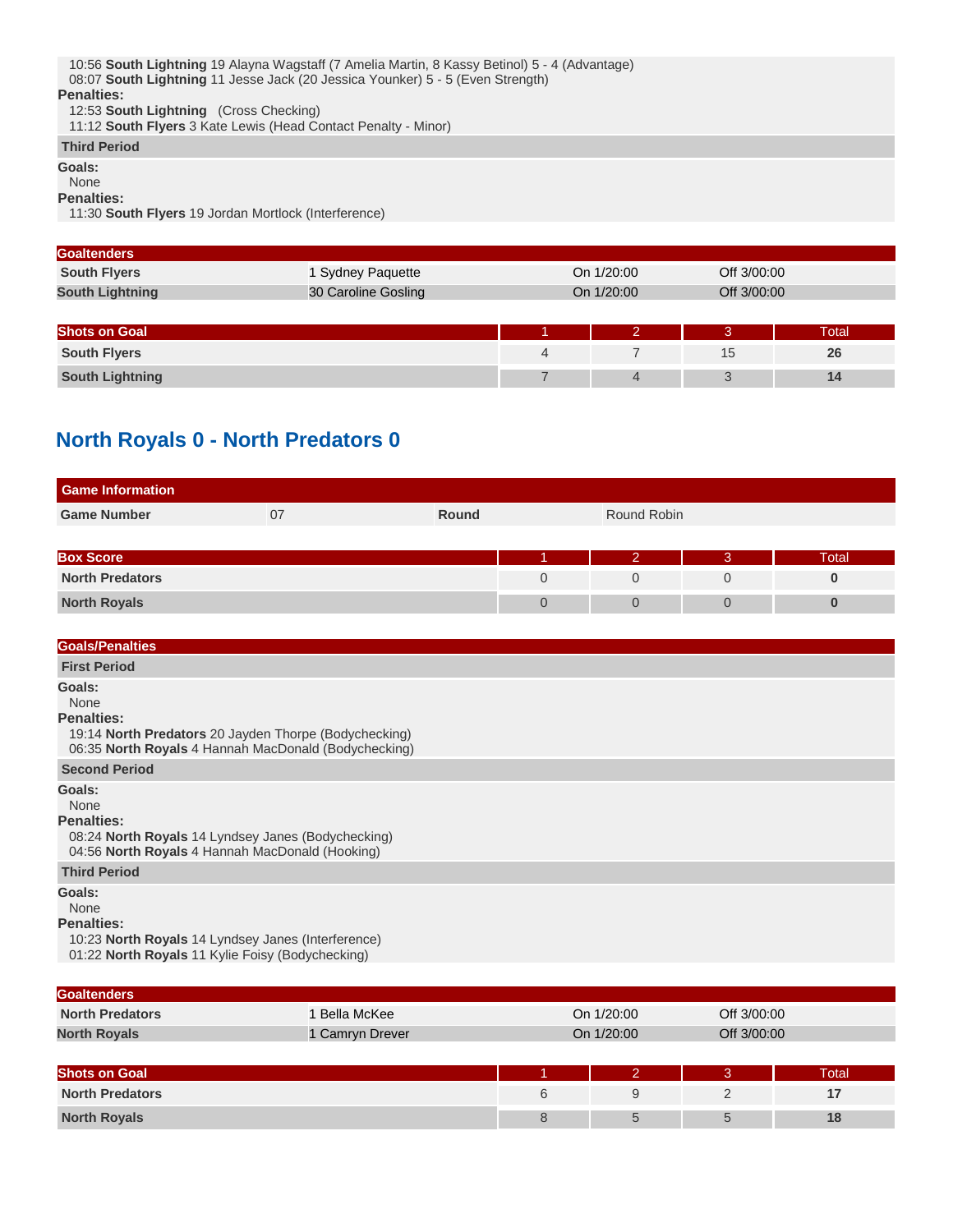## **North Red Wings 1 - South Lightning 2**

| <b>Game Information</b> |    |       |             |  |      |  |  |  |  |
|-------------------------|----|-------|-------------|--|------|--|--|--|--|
| <b>Game Number</b>      | 08 | Round | Round Robin |  |      |  |  |  |  |
| <b>Box Score</b>        |    |       | $\Omega$    |  | Tota |  |  |  |  |
| <b>South Lightning</b>  |    |       |             |  | 2    |  |  |  |  |
| <b>North Red Wings</b>  |    |       |             |  |      |  |  |  |  |

## **Goals/Penalties**

**First Period**

## **Goals:**

14:59 **South Lightning** 9 Lacey DiMaulo (19 Alayna Wagstaff) 5 - 5 (Even Strength)

 06:36 **North Red Wings** 20 Madison Willan (6 Kennedy King, 10 Kendra Johnston) 5 - 5 (Even Strength) **Penalties:**

- 12:09 **South Lightning** 4 Meg Dyer (Hooking)
- 10:14 **North Red Wings** 19 Danielle Serdachny (Cross Checking)

## **Second Period**

**Goals:**

### None

**Penalties:**

17:59 **North Red Wings** 18 Makenna Schuttler (Bodychecking)

- 15:05 **North Red Wings** 14 Mackenzie Kordic (Head Contact Penalty Minor)
- 09:39 **South Lightning** 7 Amelia Martin (Cross Checking)

02:39 **South Lightning** 10 Mary Hirsch (Tripping)

## **Third Period**

**Goals:**

 15:36 **South Lightning** 8 Kassy Betinol (9 Lacey DiMaulo) 5 - 5 (Even Strength) **Penalties:**

16:45 **North Red Wings** 18 Makenna Schuttler (Double Minor - Spearing)

09:55 **South Lightning** 18 Reath Trainor (Tripping)

05:58 **North Red Wings** 11 Michaelle Kibblewhite (Bodychecking)

05:25 **North Red Wings** 20 Madison Willan (Cross Checking)

00:34 **North Red Wings** 15 Sophie Lalor (Head Contact Penalty - Minor)

| <b>Goaltenders</b>     |                 |            |   |             |       |
|------------------------|-----------------|------------|---|-------------|-------|
| <b>South Lightning</b> | 1 Cassidy Brown | On 1/20:00 |   | Off 3/00:00 |       |
| <b>North Red Wings</b> | 1 Alexis Bruce  | On 1/20:00 |   | Off 3/00:00 |       |
|                        |                 |            |   |             |       |
| <b>Shots on Goal</b>   |                 |            |   | 3           | Total |
| <b>South Lightning</b> |                 | 9          | 5 | 14          | 28    |
| <b>North Red Wings</b> |                 | 6          |   | 11          | 18    |

## **South Flyers 3 - South Coyotes 3**

| <b>Game Information</b> |    |                |             |   |              |
|-------------------------|----|----------------|-------------|---|--------------|
| <b>Game Number</b>      | 09 | Round          | Round Robin |   |              |
|                         |    |                |             |   |              |
| <b>Box Score</b>        |    |                | ာ           | ာ | <b>Total</b> |
| <b>South Coyotes</b>    |    | $\overline{0}$ | C           |   |              |
| <b>South Flyers</b>     |    | $\mathcal{D}$  |             |   |              |

### **Goals/Penalties**

**First Period**

### **Goals:**

 11:25 **South Flyers** 19 Jordan Mortlock (18 Mary McDonald, 10 Shae Demale) 5 - 5 (Even Strength) 00:21 **South Flyers** 14 Courtney Kollman (20 Taylor Seegmiller) 5 - 5 (Even Strength)

### **Penalties:**

05:44 **South Flyers** 2 Jessica Kondas (Bodychecking)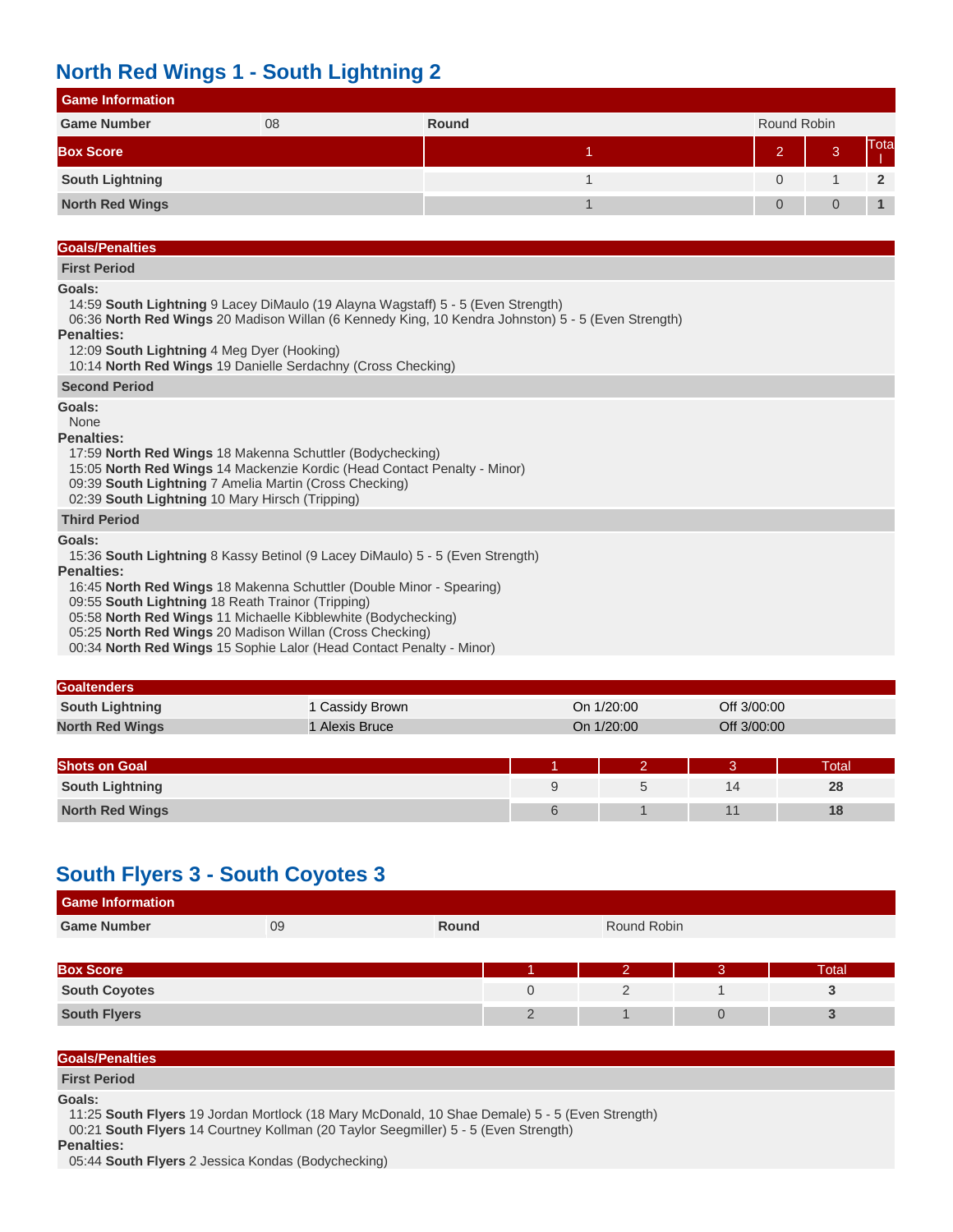## **Second Period**

### **Goals:**

18:46 **South Coyotes** 11 Nicole Fry (15 Kaley Mueller, 2 Teghan Inglis) 5 - 5 (Even Strength)

04:52 **South Coyotes** 15 Kaley Mueller (11 Nicole Fry, 4 Caleigh Meraw) 5 - 5 (Even Strength)

02:13 **South Flyers** 12 Autumn Kehler (6 Holly Tecklenburg) 5 - 4 (Advantage)

## **Penalties:**

16:40 **South Coyotes** 20 Megan Wilson (Hooking)

07:30 **South Coyotes** 2 Teghan Inglis (Hooking)

03:20 **South Coyotes** 20 Megan Wilson (Head Contact Penalty - Minor)

**Third Period**

**Goals:**

18:56 **South Coyotes** 16 Chloé Puddifant (10 Norah Elliott, 4 Caleigh Meraw) 5 - 5 (Even Strength)

**Penalties:**

17:43 **South Flyers** 15 Kara Kondrat (Hooking)

07:01 **South Coyotes** 2 Teghan Inglis (Bodychecking)

02:47 **South Flyers** 2 Jessica Kondas (Hooking)

| <b>Goaltenders</b>   |                  |            |               |             |             |
|----------------------|------------------|------------|---------------|-------------|-------------|
| <b>South Coyotes</b> | 30 Meghan Swartz |            | On 1/20:00    |             | Off 3/00:00 |
| <b>South Flyers</b>  | 30 Kaitlyn Ross  | On 1/20:00 |               | Off 3/00:00 |             |
|                      |                  |            |               |             |             |
| <b>Shots on Goal</b> |                  |            | $\mathcal{D}$ | 3           | Total       |
| <b>South Coyotes</b> |                  | 10         |               |             | 21          |
| <b>South Flyers</b>  |                  | 9          | 14            | 6           | 29          |

## **South Flyers 3 - North Royals 5**

| <b>Game Information</b> |    |               |  |             |       |  |  |
|-------------------------|----|---------------|--|-------------|-------|--|--|
| <b>Game Number</b>      | 10 | Round         |  | Round Robin |       |  |  |
|                         |    |               |  |             |       |  |  |
| <b>Box Score</b>        |    |               |  | В           | Total |  |  |
| <b>North Royals</b>     |    | っ             |  |             |       |  |  |
| <b>South Flyers</b>     |    | $\mathcal{D}$ |  |             |       |  |  |

**Goals/Penalties**

**First Period**

**Goals:**

13:11 **North Royals** 19 Talia Teliani (20 Hayley Watson, 14 Lyndsey Janes) 5 - 5 (Even Strength)

12:36 **South Flyers** 15 Kara Kondrat (17 Brooke McCool) 5 - 5 (Even Strength)

11:43 **North Royals** 16 Tyra Meropoulis (15 Elizabeth Lang) 5 - 5 (Even Strength)

01:50 **South Flyers** 18 Mary McDonald 5 - 5 (Even Strength)

**Penalties:**

07:16 **North Royals** 5 Stephanie Markowski (Tripping)

## **Second Period**

**Goals:**

19:00 **North Royals** 4 Hannah MacDonald 5 - 5 (Even Strength)

07:52 **North Royals** 9 Stephanie Fischer (16 Tyra Meropoulis) 5 - 5 (Even Strength)

### **Penalties:**

02:12 **South Flyers** 20 Taylor Seegmiller (Cross Checking)

### **Third Period**

**Goals:**

 19:44 **South Flyers** 20 Taylor Seegmiller (11 Paige Grenier, 6 Holly Tecklenburg) 5 - 5 (Even Strength) 09:38 **North Royals** 16 Tyra Meropoulis (6 Neve Palmer, 12 Chloe Geraldes) 5 - 5 (Even Strength) **Penalties:**

None

| <b>Goaltenders</b>  |                              |            |             |
|---------------------|------------------------------|------------|-------------|
| <b>North Royals</b> | 30 Paige Jassman             | On 1/20:00 | Off 3/00:00 |
| <b>South Flyers</b> | <sup>1</sup> Sydney Paquette | On 1/20:00 | Off 3/00:00 |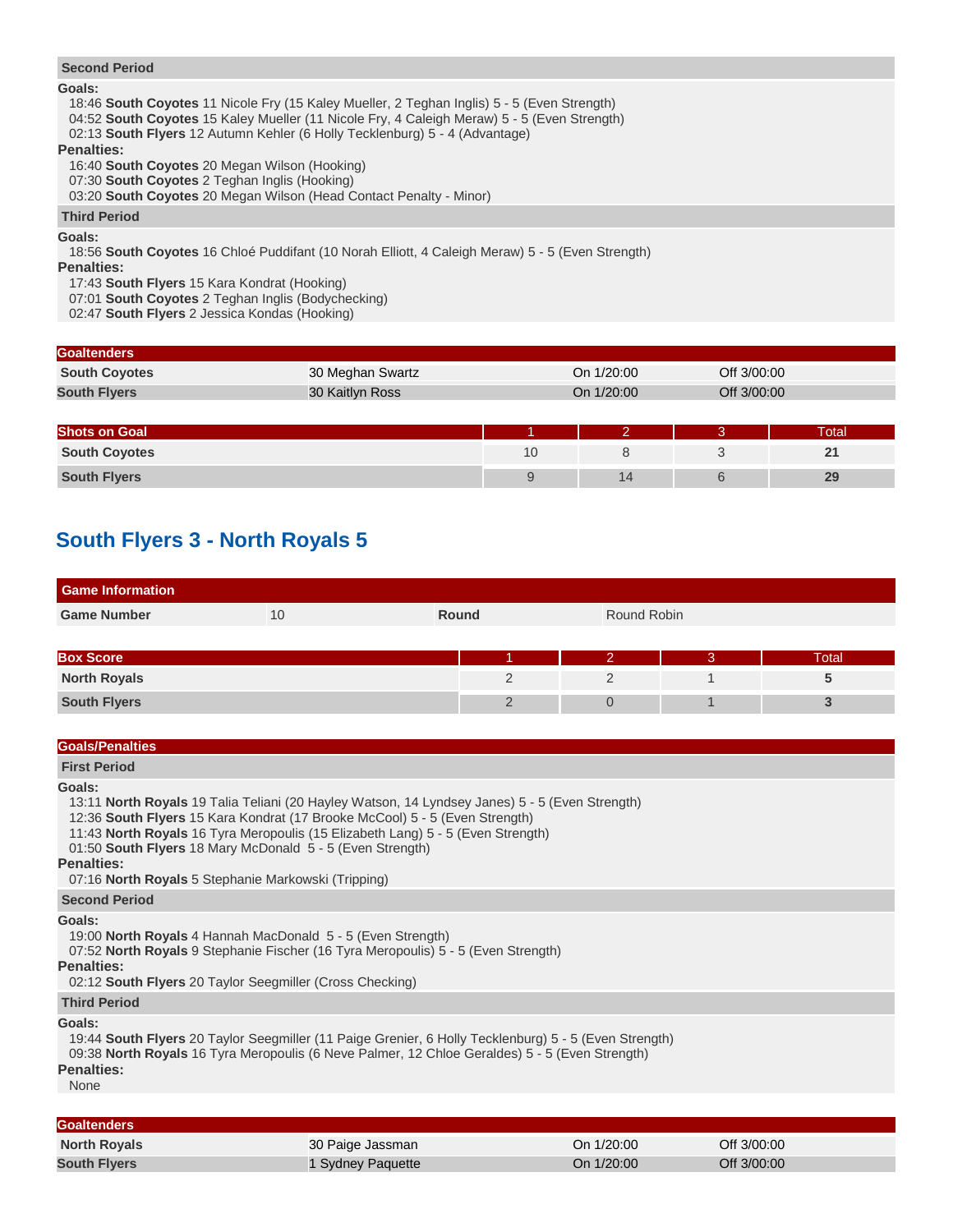| <b>Shots on Goal</b> |                |  | <b>Total</b> |
|----------------------|----------------|--|--------------|
| <b>North Royals</b>  |                |  | 22           |
| <b>South Flyers</b>  | $\overline{A}$ |  | $\mathbf{Z}$ |

# **North Red Wings 3 - South Coyotes 2**

| <b>Game Information</b>                                                                                                                                                                                      |    |                                                                                                                                                                               |   |                |              |                |
|--------------------------------------------------------------------------------------------------------------------------------------------------------------------------------------------------------------|----|-------------------------------------------------------------------------------------------------------------------------------------------------------------------------------|---|----------------|--------------|----------------|
| <b>Game Number</b>                                                                                                                                                                                           | 11 | Round                                                                                                                                                                         |   | Round Robin    |              |                |
|                                                                                                                                                                                                              |    |                                                                                                                                                                               |   |                |              |                |
| <b>Box Score</b>                                                                                                                                                                                             |    |                                                                                                                                                                               |   | $\overline{2}$ | 3            | Total          |
| <b>South Coyotes</b>                                                                                                                                                                                         |    |                                                                                                                                                                               | 1 | $\mathbf{1}$   | $\mathbf{0}$ | $\overline{2}$ |
| <b>North Red Wings</b>                                                                                                                                                                                       |    |                                                                                                                                                                               | 2 | $\overline{0}$ | $\mathbf 1$  | 3              |
|                                                                                                                                                                                                              |    |                                                                                                                                                                               |   |                |              |                |
| <b>Goals/Penalties</b>                                                                                                                                                                                       |    |                                                                                                                                                                               |   |                |              |                |
| <b>First Period</b>                                                                                                                                                                                          |    |                                                                                                                                                                               |   |                |              |                |
| 17:37 South Coyotes 15 Kaley Mueller 5 - 5 (Even Strength)<br><b>Penalties:</b><br>06:29 North Red Wings 11 Michaelle Kibblewhite (Bodychecking)<br>00:10 North Red Wings 14 Mackenzie Kordic (Bodychecking) |    | 18:41 North Red Wings 19 Danielle Serdachny (18 Makenna Schuttler) 5 - 5 (Even Strength)<br>11:21 North Red Wings 14 Mackenzie Kordic (15 Sophie Lalor) 5 - 5 (Even Strength) |   |                |              |                |
| <b>Second Period</b>                                                                                                                                                                                         |    |                                                                                                                                                                               |   |                |              |                |
| Goals:<br><b>Penalties:</b><br>None                                                                                                                                                                          |    | 04:22 South Coyotes 20 Megan Wilson (16 Chloé Puddifant) 5 - 5 (Even Strength)                                                                                                |   |                |              |                |
| <b>Third Period</b>                                                                                                                                                                                          |    |                                                                                                                                                                               |   |                |              |                |
| Goals:<br><b>Penalties:</b><br>17:46 North Red Wings 17 Kaitlyn Pelley (Hooking)                                                                                                                             |    | 14:56 North Red Wings 2 Mackenzie Butz (19 Danielle Serdachny) 5 - 5 (Even Strength)                                                                                          |   |                |              |                |
| Goaltenders                                                                                                                                                                                                  |    |                                                                                                                                                                               |   |                |              |                |

| <b>POPULITION</b>      |                    |            |             |
|------------------------|--------------------|------------|-------------|
| <b>South Coyotes</b>   | Erin Fargey        | On 1/20:00 | Off 3/00:00 |
| <b>North Red Wings</b> | 30 Natasha Borrett | On 1/20:00 | Off 3/00:00 |
|                        |                    |            |             |

| <b>Shots on Goal</b>   |    |    | otal <sup>-</sup> |
|------------------------|----|----|-------------------|
| <b>South Coyotes</b>   |    |    |                   |
| <b>North Red Wings</b> | 13 | 13 | 35                |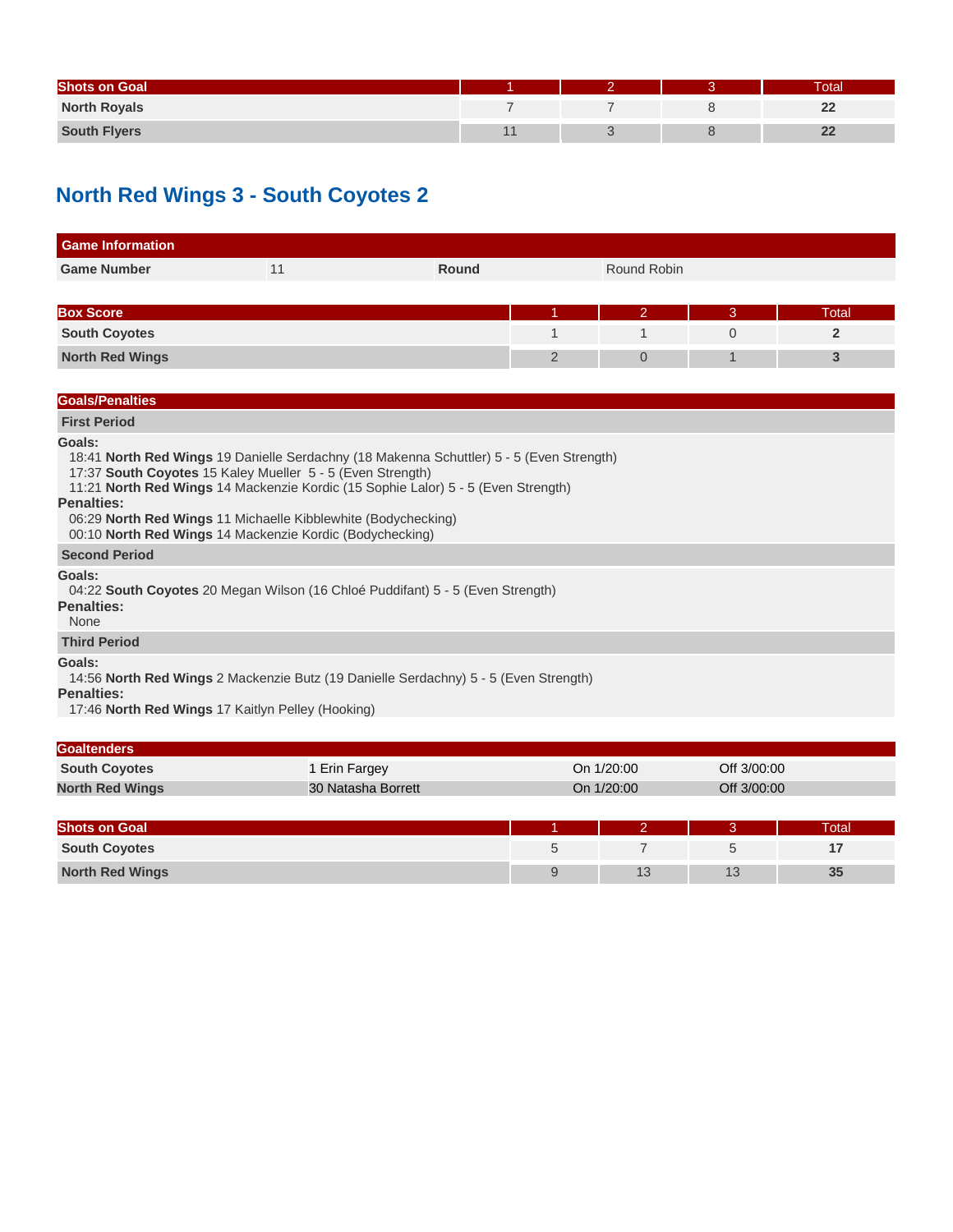## **South Lightning 3 - North Predators 2**

| <b>Game Information</b>                                                                                                                                                                                                                                                                                                    |    |       |   |                |                |                |
|----------------------------------------------------------------------------------------------------------------------------------------------------------------------------------------------------------------------------------------------------------------------------------------------------------------------------|----|-------|---|----------------|----------------|----------------|
| <b>Game Number</b>                                                                                                                                                                                                                                                                                                         | 12 | Round |   | Round Robin    |                |                |
|                                                                                                                                                                                                                                                                                                                            |    |       |   |                |                |                |
| <b>Box Score</b>                                                                                                                                                                                                                                                                                                           |    |       |   | $\overline{2}$ | 3              | Total          |
| <b>North Predators</b>                                                                                                                                                                                                                                                                                                     |    |       | 1 | 1              | $\Omega$       | $\overline{2}$ |
| <b>South Lightning</b>                                                                                                                                                                                                                                                                                                     |    |       | 1 | $\overline{0}$ | $\overline{2}$ | 3              |
|                                                                                                                                                                                                                                                                                                                            |    |       |   |                |                |                |
| <b>Goals/Penalties</b>                                                                                                                                                                                                                                                                                                     |    |       |   |                |                |                |
| <b>First Period</b>                                                                                                                                                                                                                                                                                                        |    |       |   |                |                |                |
| Goals:<br>11:53 North Predators 19 Brandy Steinman (3 Grace Borle) 5 - 5 (Even Strength)<br>10:26 South Lightning 8 Kassy Betinol (9 Lacey DiMaulo) 5 - 5 (Even Strength)<br><b>Penalties:</b><br>04:02 South Lightning 4 Meg Dyer (Bodychecking)<br>02:28 North Predators 19 Brandy Steinman (Slashing)                   |    |       |   |                |                |                |
| <b>Second Period</b>                                                                                                                                                                                                                                                                                                       |    |       |   |                |                |                |
| Goals:<br>13:09 North Predators 7 Tianna Yaremko (4 Jenna Himer, 8 Megan Arthur) 5 - 5 (Even Strength)<br><b>Penalties:</b><br>13:09 South Lightning 6 Kendi Lundell (Tripping)<br>10:25 South Lightning 15 Jenna Medhurst (Tripping)<br>01:01 South Lightning 15 Jenna Medhurst (Hooking)                                 |    |       |   |                |                |                |
| <b>Third Period</b>                                                                                                                                                                                                                                                                                                        |    |       |   |                |                |                |
| Goals:<br>15:38 South Lightning 12 Laura Jardin (4 Meg Dyer, 17 Sage Sansregret) 5 - 5 (Even Strength)<br>12:13 South Lightning 6 Kendi Lundell (9 Lacey DiMaulo) 5 - 5 (Even Strength)<br><b>Penalties:</b><br>08:05 South Lightning 5 Karissa Hammond (Hooking)<br>04:54 South Lightning 10 Mary Hirsch (Cross Checking) |    |       |   |                |                |                |

| <b>Goaltenders</b>     |                     |   |              |    |             |  |
|------------------------|---------------------|---|--------------|----|-------------|--|
| <b>North Predators</b> | 30 Madison McLaren  |   | On 1/20:00   |    | Off 3/00:00 |  |
| <b>South Lightning</b> | 30 Caroline Gosling |   | On 1/20:00   |    | Off 3/00:00 |  |
|                        |                     |   |              |    |             |  |
| <b>Shots on Goal</b>   |                     |   | $\mathbf{2}$ | Β. | Total       |  |
| <b>North Predators</b> |                     | 8 | 14           | 11 | 33          |  |
| <b>South Lightning</b> |                     | 4 |              | 11 | 17          |  |

## **North Red Wings 1 - South Flyers 3**

| <b>Game Information</b> |    |       |         |
|-------------------------|----|-------|---------|
| <b>Game Number</b>      | ιv | Round | C Final |
|                         |    |       |         |

| <b>Box Score</b>       |  | <b>Total</b> |
|------------------------|--|--------------|
| <b>South Flyers</b>    |  |              |
| <b>North Red Wings</b> |  |              |

| <b>Goals/Penalties</b>               |  |  |
|--------------------------------------|--|--|
| <b>First Period</b>                  |  |  |
| Goals:<br>None<br>Penalties:<br>None |  |  |
| <b>Second Period</b>                 |  |  |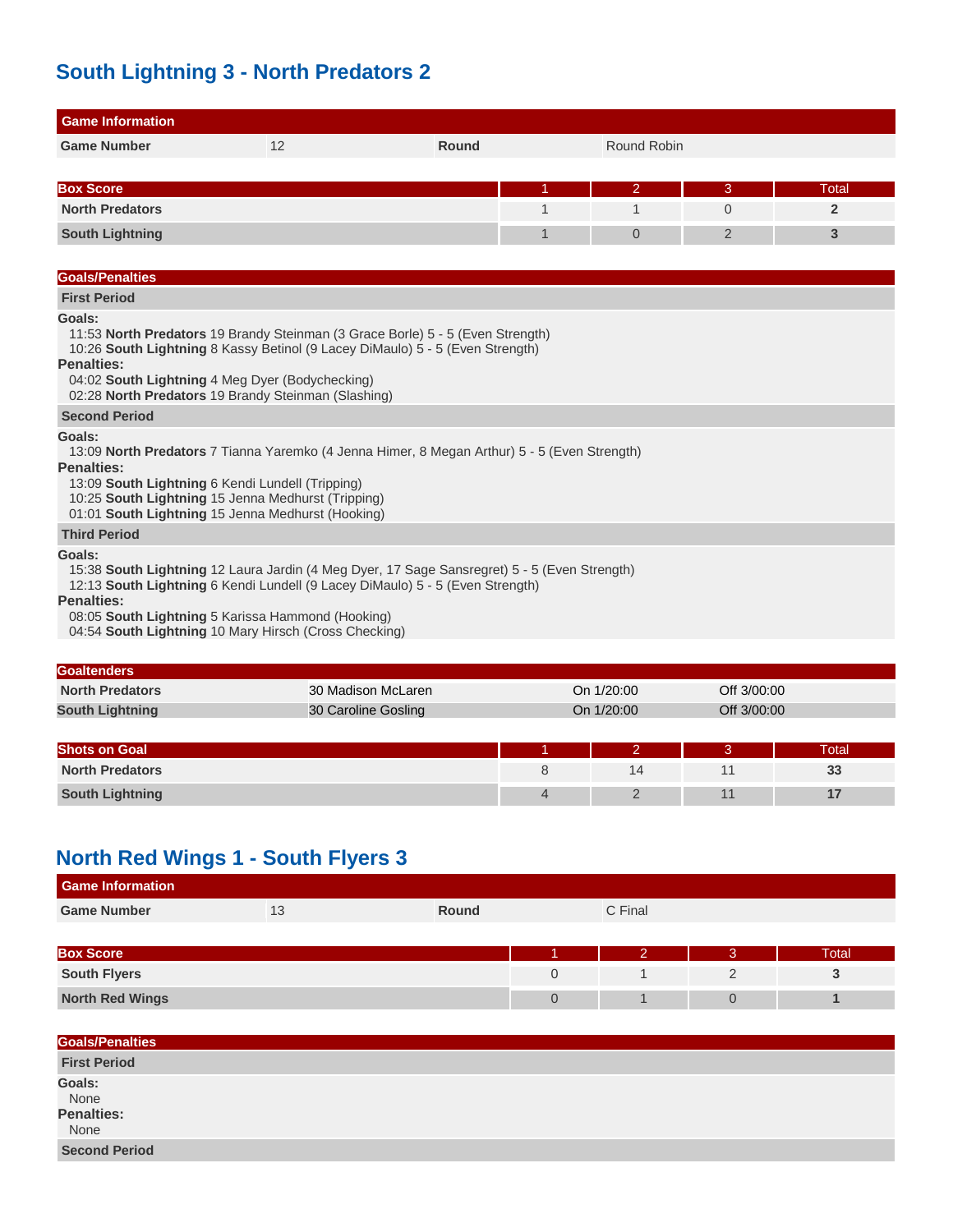### **Goals:**

 12:28 **South Flyers** 5 Jessica Riddell (10 Shae Demale) 5 - 5 (Even Strength) 07:00 **North Red Wings** 19 Danielle Serdachny (14 Mackenzie Kordic) 5 - 5 (Even Strength) **Penalties:** None

**Third Period**

#### **Goals:**

 14:16 **South Flyers** 15 Kara Kondrat 5 - 5 (Even Strength) 04:27 **South Flyers** 19 Jordan Mortlock (10 Shae Demale) 5 - 5 (Even Strength) **Penalties:**

None

| <b>Goaltenders</b>     |                                      |   |                          |                            |       |
|------------------------|--------------------------------------|---|--------------------------|----------------------------|-------|
| <b>South Flyers</b>    | 1 Sydney Paquette<br>30 Kaitlyn Ross |   | On 1/20:00<br>On 2/07:57 | Off 2/07:57<br>Off 3/00:00 |       |
| <b>North Red Wings</b> | 1 Alexis Bruce<br>30 Natasha Borrett |   | On 1/20:00<br>On 2/07:57 | Off 2/07:57<br>Off 3/00:00 |       |
|                        |                                      |   |                          |                            |       |
| <b>Shots on Goal</b>   |                                      |   | $\overline{2}$           | 3                          | Total |
| <b>South Flyers</b>    |                                      | 9 |                          | 10                         | 26    |
| <b>North Red Wings</b> |                                      | 5 | 9                        | 9                          | 23    |
|                        |                                      |   |                          |                            |       |

## **South Coyotes 3 - North Royals 4**

| <b>Game Information</b> |    |       |                |   |       |
|-------------------------|----|-------|----------------|---|-------|
| <b>Game Number</b>      | 14 | Round | <b>B</b> Final |   |       |
|                         |    |       |                |   |       |
| <b>Box Score</b>        |    |       |                | З | Total |
| <b>North Royals</b>     |    |       | $\Omega$       |   |       |
| <b>South Coyotes</b>    |    |       |                |   |       |

## **Goals/Penalties**

**First Period**

#### **Goals:**

15:21 **North Royals** 16 Tyra Meropoulis (5 Stephanie Markowski, 15 Elizabeth Lang) 4 - 5 (Disadvantage)

12:34 **South Coyotes** 16 Chloé Puddifant 5 - 5 (Even Strength)

 00:55 **North Royals** 20 Hayley Watson (4 Hannah MacDonald, 2 Bronwyn Bjarnason) 5 - 5 (Even Strength) **Penalties:**

17:00 **North Royals** 7 Jazmyne Ward (Roughing)

07:02 **North Royals** 7 Jazmyne Ward (Bodychecking)

03:39 **South Coyotes** 12 Darcee Hall (Tripping)

## **Second Period**

**Goals:**

17:31 **South Coyotes** 16 Chloé Puddifant 5 - 5 (Even Strength)

**Penalties:**

10:10 **South Coyotes** 6 Melanie Scholz (Tripping)

08:19 **North Royals** 8 Elysia Day (Cross Checking)

07:59 **North Royals** 4 Hannah MacDonald (Bodychecking)

02:41 **North Royals** 10 Grace Flanagan (Tripping)

## **Third Period**

#### **Goals:**

 08:11 **North Royals** 16 Tyra Meropoulis (9 Stephanie Fischer, 15 Elizabeth Lang) 5 - 5 (Even Strength) 05:40 **North Royals** 4 Hannah MacDonald (14 Lyndsey Janes, 19 Talia Teliani) 5 - 5 (Even Strength) 01:18 **South Coyotes** 11 Nicole Fry (16 Chloé Puddifant, 8 Shaelynne Bilodeau) 5 - 5 (Even Strength) **Penalties:**

 13:16 **North Royals** 6 Neve Palmer (Tripping) 10:04 **South Coyotes** 11 Nicole Fry (Slashing)

**Goaltenders**